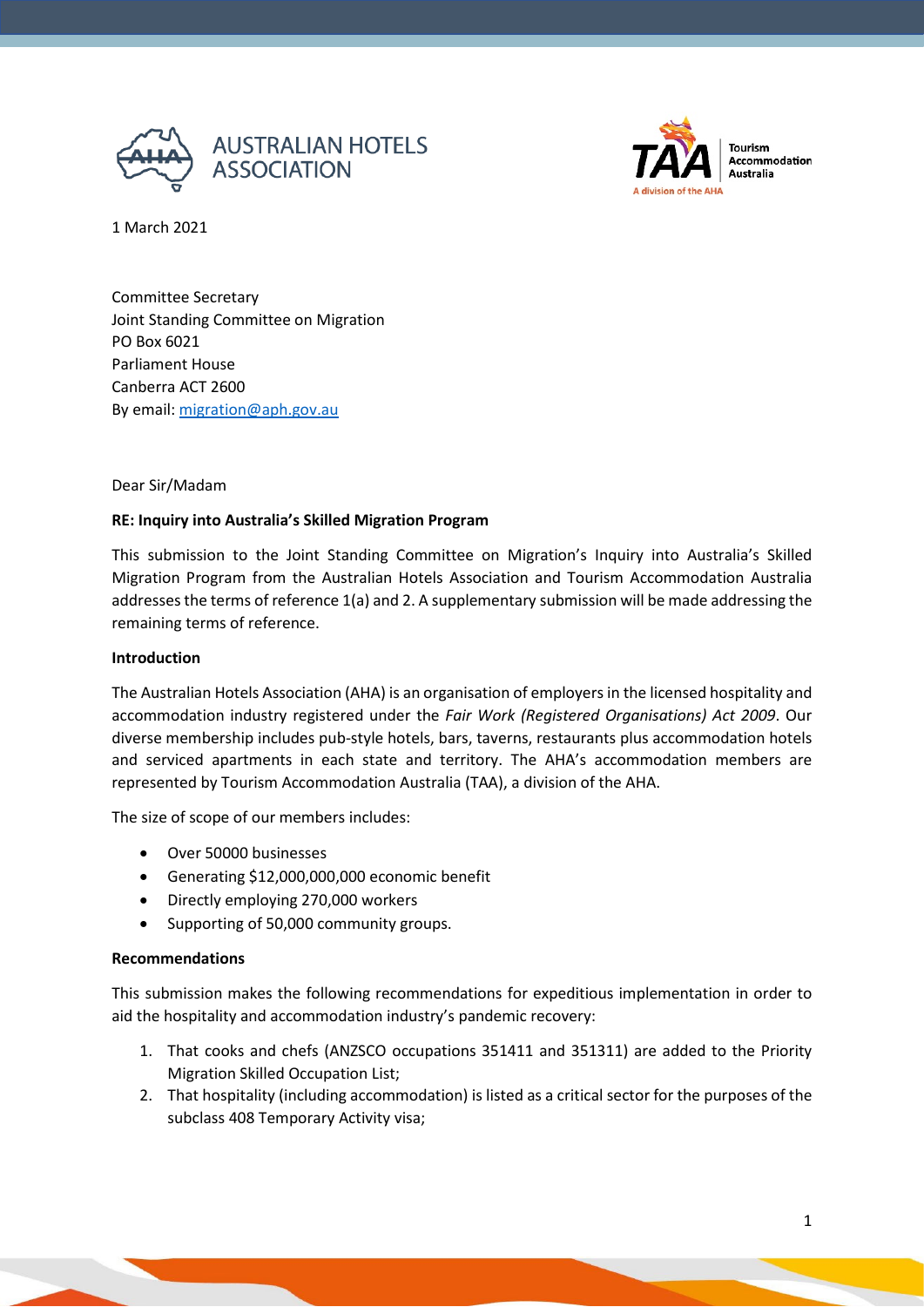- 3. That subclass 417 Working Holiday and subclass 462 Work and Holiday visa holders be able to work in tourism and hospitality in rural and remote areas of Australia to qualify for their second or third year WHM visa;
- 4. That Working Holiday and Work and Holiday visa holders working in tourism be able to work for the same employer for more than 6 months in rural and remote areas of Australia.

# **Ongoing Impacts of the COVID-19 Pandemic**

While the full economic impact of the coronavirus pandemic is yet to be quantified, it is undisputed that the hospitality industry was and continues to be one of the industries most adversely affected.

*i. Debt Levels*

In the months following 23 March 2020 during which the hospitality industry was forcibly closed, employers in the hospitality industry accumulated significant debt while at the same time having severely constrained revenue opportunities. Most rent and loan repayments were either deferred or recapitalised, which has had the effect of delaying and extending financial hardship beyond the initial six months of the pandemic.

Managing this debt hangover is of principal concern to the AHA. Debt-to-Equity ratios Interest-Cover ratios in the hospitality industry are at unsustainable levels. While debt can be managed by increasing revenue, unfortunately revenue opportunities remained constrained by an exacerbated labour and skills shortage.

# *ii. Employment Levels*

Employment levels in the Accommodation and Food Service industry have not recovered to the pre-COVID levels. As at 30 January 2021, the number of payroll jobs in our industry is 11.5% lower when compared to 14 March 2020. There is now insufficient labour supply in the hospitality industry, which has been caused by multiple factors:

- Previous employees finding new employment in alternative industries less exposed to the financial impacts of COVID-19, and are now unwilling to return to the hospitality industry;
- Very few international students still remaining in Australia and a negligible number of new arrivals;
- Many skilled migrants left Australia at the beginning of the pandemic, following advice from the Commonwealth Government;
- Many working holiday makers left Australia at the beginning of the pandemic, following advice from the Commonwealth Government.

In a recently conducted nationwide survey of AHA members, 73% of responses reported that their business is suffering financially because of a shortage of skills. 56% of responses reported labour and skills shortages in the cook occupation (ANSCO Code 351411), while 66% of surveyed members reported shortages in the chef occupation (ANSCO Code). Across NSW alone, TAA estimates a labour shortage in accommodation hotels of 3247 workers.

It will be impossible for the hospitality to return to its pre-COVID levels of revenue and productivity while the supply and availability of skilled labour remains so constrained.

# **COVID-19 Pandemic Recovery**

The ability for the hospitality industry to recover from the COVID-19 pandemic and be sustainable in the years ahead is dependent on the following factors: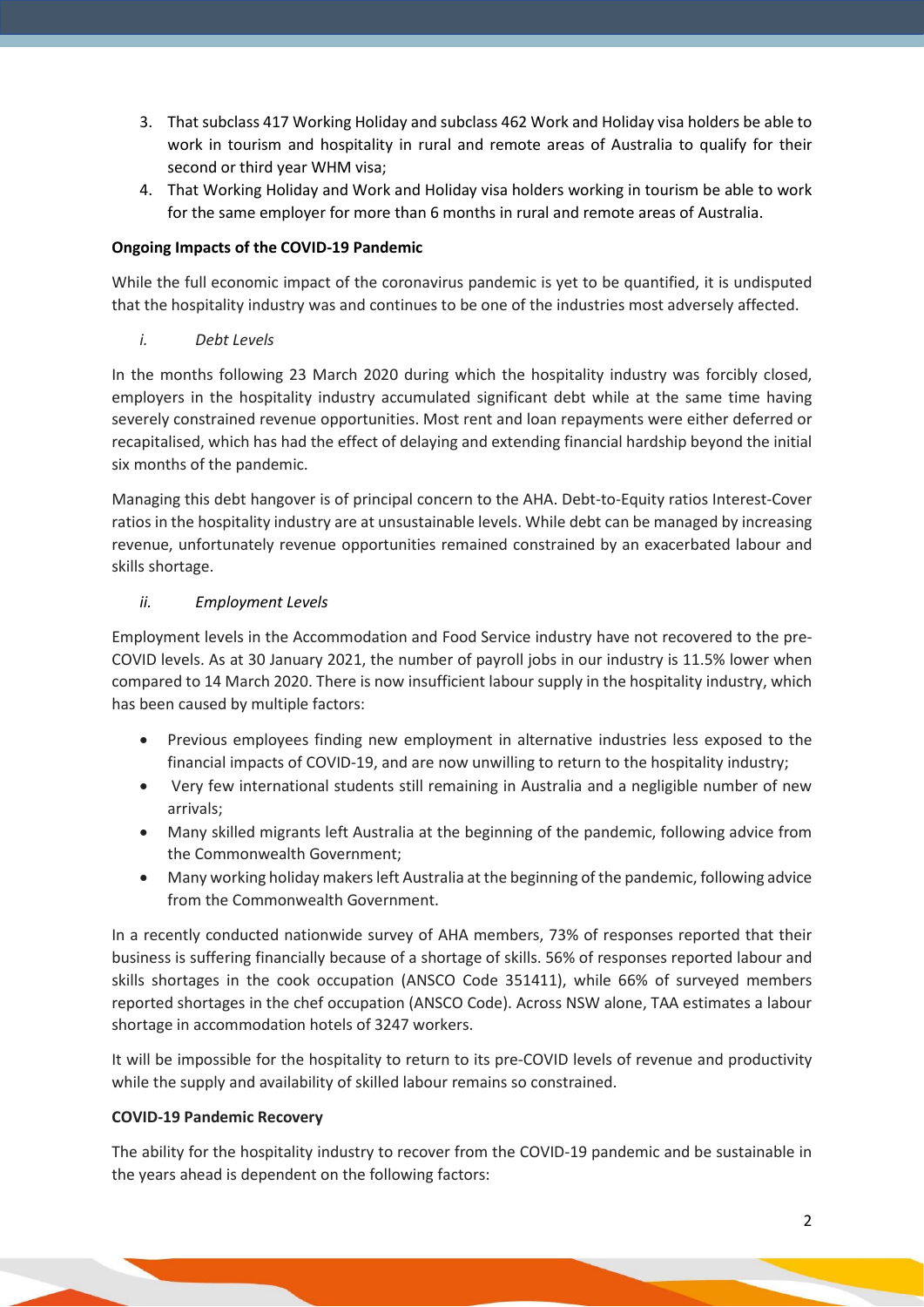- Short-term financial relief and medium-term financial stimulus;
- State Governments easing of public health restrictions as the vaccine rollout continues;
- State borders remaining open, increasing consumer confidence in booking and undertaking domestic travel;
- Availability of sufficiently skilled labour in the short-term throughout 2021 and 2022.

The Commonwealth Government can expeditiously assist the hospitality industry by ensuring our industry has access to a sufficient supply of skilled labour throughout the pandemic-recovery period.

## **Intended Objectives of the Skilled Migration Program**

The purpose of Australia's skilled migration program is to attract highly employable workers to Australia in order to meet workforce needs that cannot be met by the local labour force. In the ongoing COVID-19 environment where international borders remain closed to most new arrivals, Australia's skilled migration program is incapable of meeting this intended objective.

The COVID-19 pandemic continues to have a unique impact on the dynamics of labour participation in Australia.

In response to this unique impact, it is necessary to adjust the current migration policy settings in order to meet the skills needs of the hospitality industry and to aid in our economic recovery.

It is important that the visa policy settings permit the hospitality industry to leverage non-residents currently residing in Australia to meet the labour demand that cannot be met with Australian workers. It is also important that Australia continues to be able to attract the best and brightest culinary talent with cutting edge skills to ensure our hospitality industry remains internationally competitive.

To aid the hospitality industry's recovery from COVID-19, changes should be applied to three areas of Australia's skilled migration program:

- 1. Priority Migration Skilled Occupation List;
- 2. Subclass 408 Temporary Activity visa; and
- 3. Subclasses 417 and 462 relating to working holiday makers.

## **Priority Migration Skilled Occupation List**

The Priority Migration Skilled Occupation List (PMSOL) identifies occupations which fill critical skills needs to support Australia's economic recovery from COVID-19. Visa applications with an occupation on the PMSOL are currently given priority processing.

As above, the current shortage of cooks and chefs is hampering the hospitality industry's ability to recover from the COVID-19 pandemic.

Listing cooks and chefs on the PMSOL will mean the hospitality industry will receive priority visa processing in instances where it is unable to find suitably qualified and experienced candidate from the domestic labour market.

This change can provide short-term relief to the labour and skills shortages in the hospitality industry while Australia's international border remains closed. It will ensure that throughout the pandemicrecovery period Australia's hospitality industry remains internationally competitive by providing a permanent residency pathway for the best and brightest skilled culinary professionals with cutting edge skills.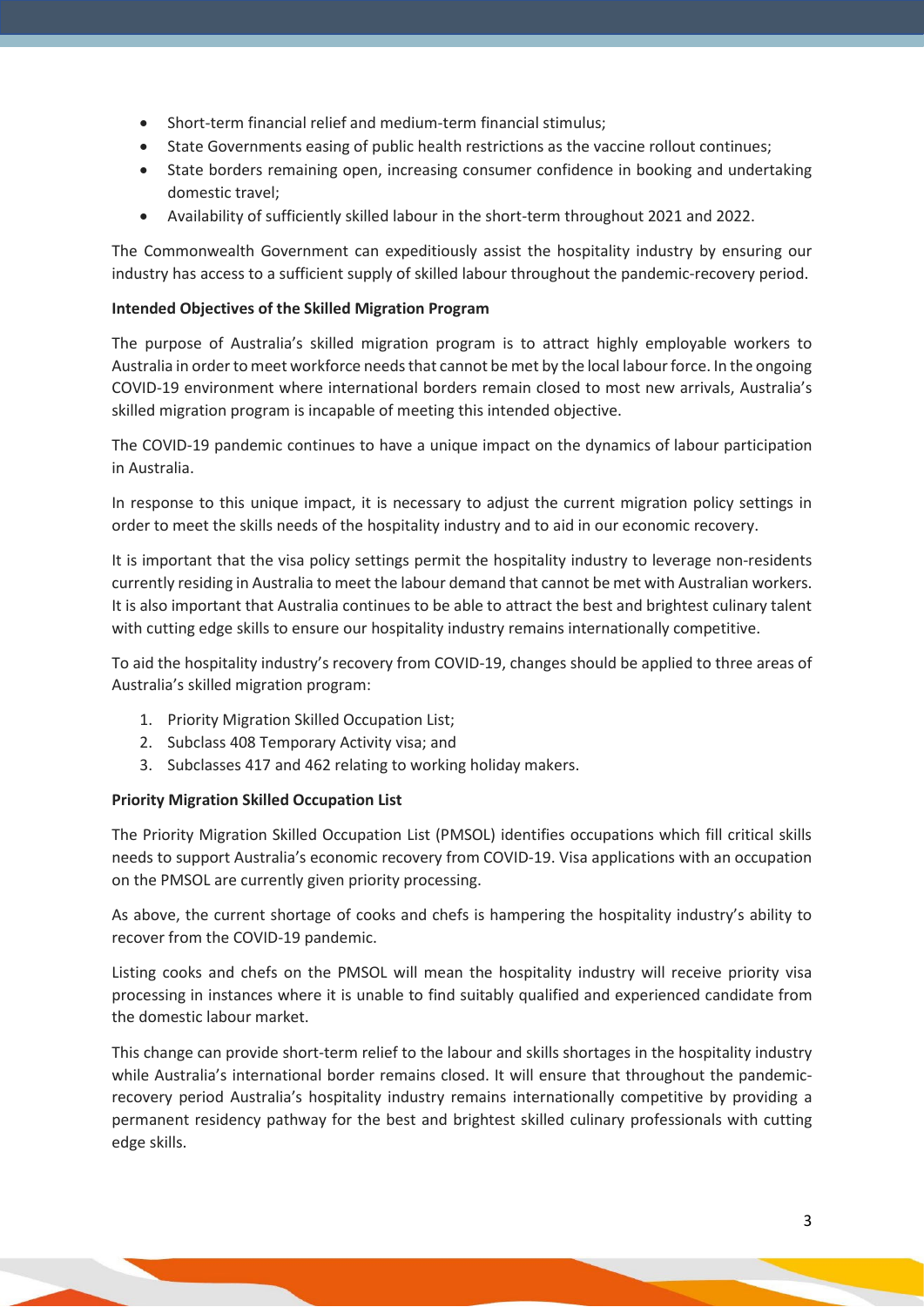These culinary professionals will assist in lifting the productivity of the hospitality industry to its pre-COVID levels, and aid in generating sufficient revenue to pay down the increased debt obligations caused by the pandemic.

#### **Recommendation 1**

That cooks and chefs (ANZSCO occupations 351411 and 351311) are added to the Priority Migration Skilled Occupation List.

### **Subclass 408 Temporary Activity Visa**

The Subclass 408 visa allows holders to remain in Australia if they have no other visa options and are unable to depart Australia due to COVID-19 travel restrictions. If the visa holder is working in a 'critical sector', the visa holder can remain in Australia for 12 months. If the visa holder is not working in a 'critical sector', the visa has a duration of 3 months and is not accompanied by any work rights.

Despite bearing the brunt of COVID-19 restrictions, the hospitality industry is not currently listed as a 'critical sector'. This means that for temporary visas that expire, such as the subclass 482 Temporary Skills Shortage – Short Term Stream visa, visa holders in the hospitality industry are no longer permitted to work and have to make arrangements to depart Australia within three months. Cooks are one such occupation where a labour and skills shortage is being reported by over 50% of AHA members, but the current visa framework requires these visa holders to leave the country at the conclusion of their visa. This requirement is exacerbating the hospitality industry's acute labour and skills shortages.

Listing the hospitality industry as a 'critical sector' is an immediate solution that will allow 408 visa applicants currently in Australia to fill critical labour shortages – or remain in their existing positions – in our industry for a further 12 months while they make arrangements to either depart Australia or transition to another visa subclass. Rather than bringing new skilled migrants into the country, this short-term solution leverages non-residents already residing in Australia. It has the added benefit there is no need to navigate the complexities and safety hazards of international travel and quarantine requirements.

#### **Recommendation 2**

That the hospitality (including accommodation) is listed as a critical sector for the purposes of the subclass 408 Temporary Activity visa.

## **Working Holiday Makers**

Working holiday makers are a critical labour source for the hospitality industry. They possess skills currently demanded by hospitality employers. There are presently about 35,000 working holiday makers in Australia, a significant reduction from 141,000 in December 2019. Given the reliance of the hospitality on working holiday makers, this decline throughout COVID-19 has exacerbated the acute labour market pressures in our industry.

In November 2020, the Joint Standing Committee on Migration published its Final Report of the Inquiry into the Working Holiday Maker Program. The Final Report noted that the historical benefit of the Working Holiday Maker Program to the Australian economy is roughly \$3.1 billion annually. The Final Report also made the following recommendations: